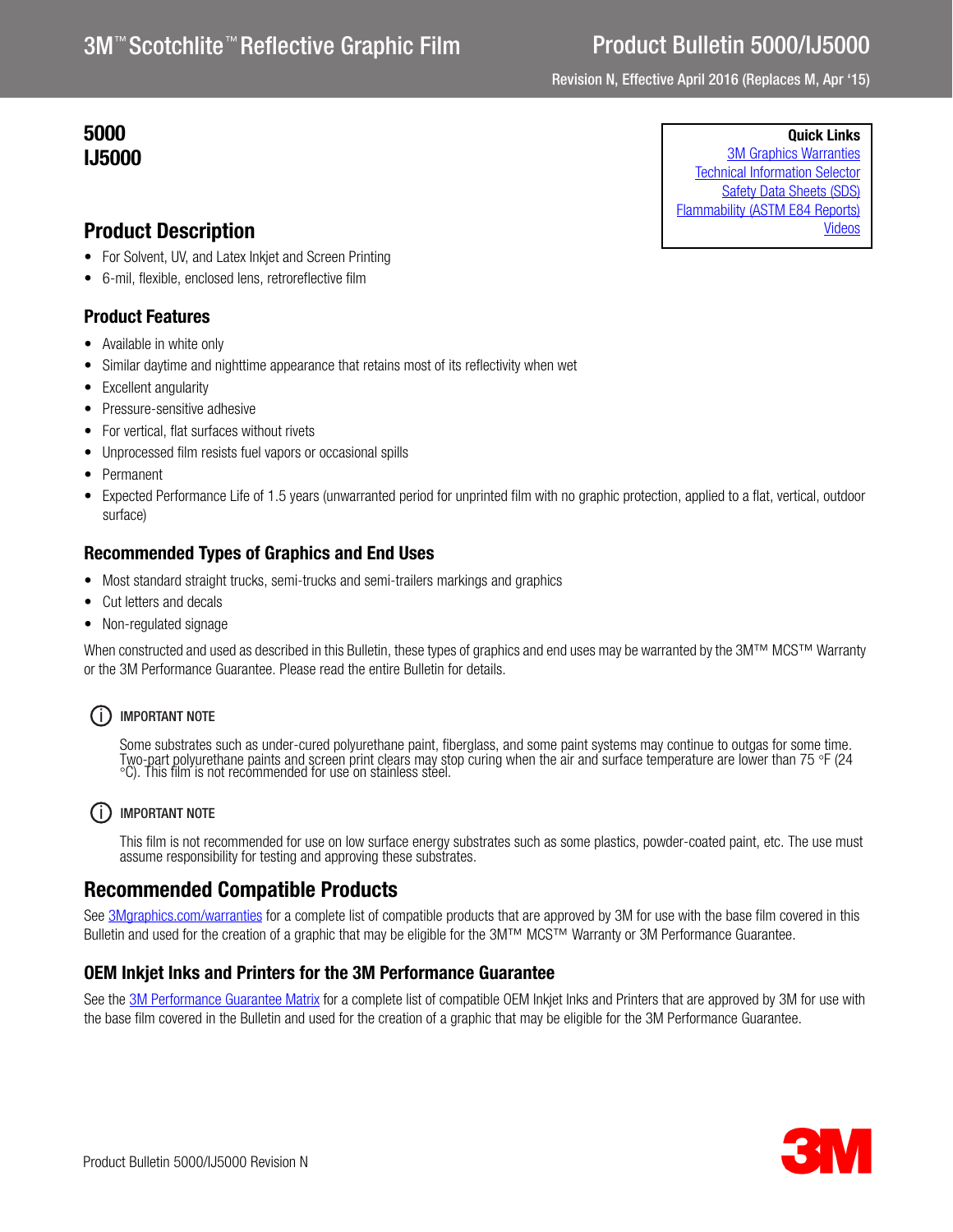### Screen Printing

- 3M<sup>™</sup> Screen Printing Ink Series 1900 (Solvent), line color and four color
- 3M<sup>™</sup> Scotchlite<sup>™</sup> Screen Printing Ink Series 2900 (Solvent)
- [3M™ Screen Printing UV Ink Series 9800](http://multimedia.3m.com/mws/media/381379O/9800-uv-screen-print-ink-line-and-four-color-clears.pdf), line color and four color

### Graphic Protection

- [3M™ Scotchcal™ Gloss Overlaminate 8518](http://multimedia.3m.com/mws/media/1095387O/3m-scotchcal-overlaminate-product-bulletin.pdf)
- 3M<sup>™</sup> Scotchcal™ Luster Overlaminate 8519
- [3M™ Screen Print Gloss Clear 1920DR](http://multimedia.3m.com/mws/media/12348O/1900-solvent-screen-print-ink-line-and-four-color-clears.pdf)
- **[3M™ Screen Print UV Gloss Clear 9740i](http://multimedia.3m.com/mws/media/819249O/uv-clear-coats.pdf)**
- **[3M™ Screen Print UV Gloss Clear 9800CL](http://multimedia.3m.com/mws/media/381379O/9800-uv-screen-print-ink-line-and-four-color-clears.pdf)**
- [3M™ Scotchcal™ Optically Clear Overlaminate 8914](http://multimedia.3m.com/mws/media/558531O/product-bulletin-gp-1.pdf)

### Application Tapes

See [3M Instruction Bulletin AT-1](http://multimedia.3m.com/mws/media/1032943O/instruction-bulletin-at-1-application-tables.pdf) to determine what application tape is recommend for your film or finished graphic.

## Other Products

● [3M™ Edge Sealer 3950](http://multimedia.3m.com/mws/media/114158O/edge-sealer-3950-4150s-and-edge-sealer-tape-8914.pdf)

### Certificate of 3M™ MCS™ Warranty

Graphic manufacturers who produce digitally printed graphics made with all 3M Graphics Products, including 3M Ink purchased through a qualified 3M Distributor or 3M Printing Partner, may register to be recognized with a Certificate of 3M™ MCS™ Warranty. Only graphic manufacturers having a current Certificate of 3M™ MCS™ Warranty are eligible to extend this warranty to their customers.

NOTE: For non-digitally printed Finished Graphics, check your eligibility for the 3M™ MCS™ Warranty by viewing the Warranty Period found within the Product Bulletin or using the warranty selector at<www.3mgraphics.com/warranties>.

## **Characteristics**

These are typical values for unprocessed product. Processing may change the values.

## <span id="page-1-0"></span>Physical Characteristics

| <b>Characteristic</b>             | <b>Value</b>                                                                                                                                                                                                                                                                                                                                                                                                                                                                                                                                                                                                                  |
|-----------------------------------|-------------------------------------------------------------------------------------------------------------------------------------------------------------------------------------------------------------------------------------------------------------------------------------------------------------------------------------------------------------------------------------------------------------------------------------------------------------------------------------------------------------------------------------------------------------------------------------------------------------------------------|
| <b>Material</b>                   | Vinyl                                                                                                                                                                                                                                                                                                                                                                                                                                                                                                                                                                                                                         |
| <b>Film Color</b>                 | <b>Color: White</b><br><b>Typical Coefficient of Retroreflection: 75</b>                                                                                                                                                                                                                                                                                                                                                                                                                                                                                                                                                      |
| <b>Retroreflection Definition</b> | The typical coefficient of retroreflection defined is measured at a -4 $^{\circ}$ entrance angle and a 0.2 $^{\circ}$ observation<br>angle. It is expressed in candlepower per foot-candle per square foot (candela/lux/square meter) per ASTM<br>E810.<br>The entrance angle is formed by a light beam striking the surface at a point and a line that is perpendicular to<br>the surface at the same point.<br>An observation angle is formed by the light beam striking the reflective surface and returning to the observer.<br>From 800 feet (249 meters), a motorist normally views a graphic at a $0.2^{\circ}$ angle. |
| <b>Thickness</b>                  | <b>With adhesive:</b> $6 \text{ mil}$ (0.15 mm)                                                                                                                                                                                                                                                                                                                                                                                                                                                                                                                                                                               |
| <b>Adhesive</b>                   | Pressure-sensitive                                                                                                                                                                                                                                                                                                                                                                                                                                                                                                                                                                                                            |
| <b>Adhesive Color</b>             | Clear                                                                                                                                                                                                                                                                                                                                                                                                                                                                                                                                                                                                                         |
| Liner                             | Polyester                                                                                                                                                                                                                                                                                                                                                                                                                                                                                                                                                                                                                     |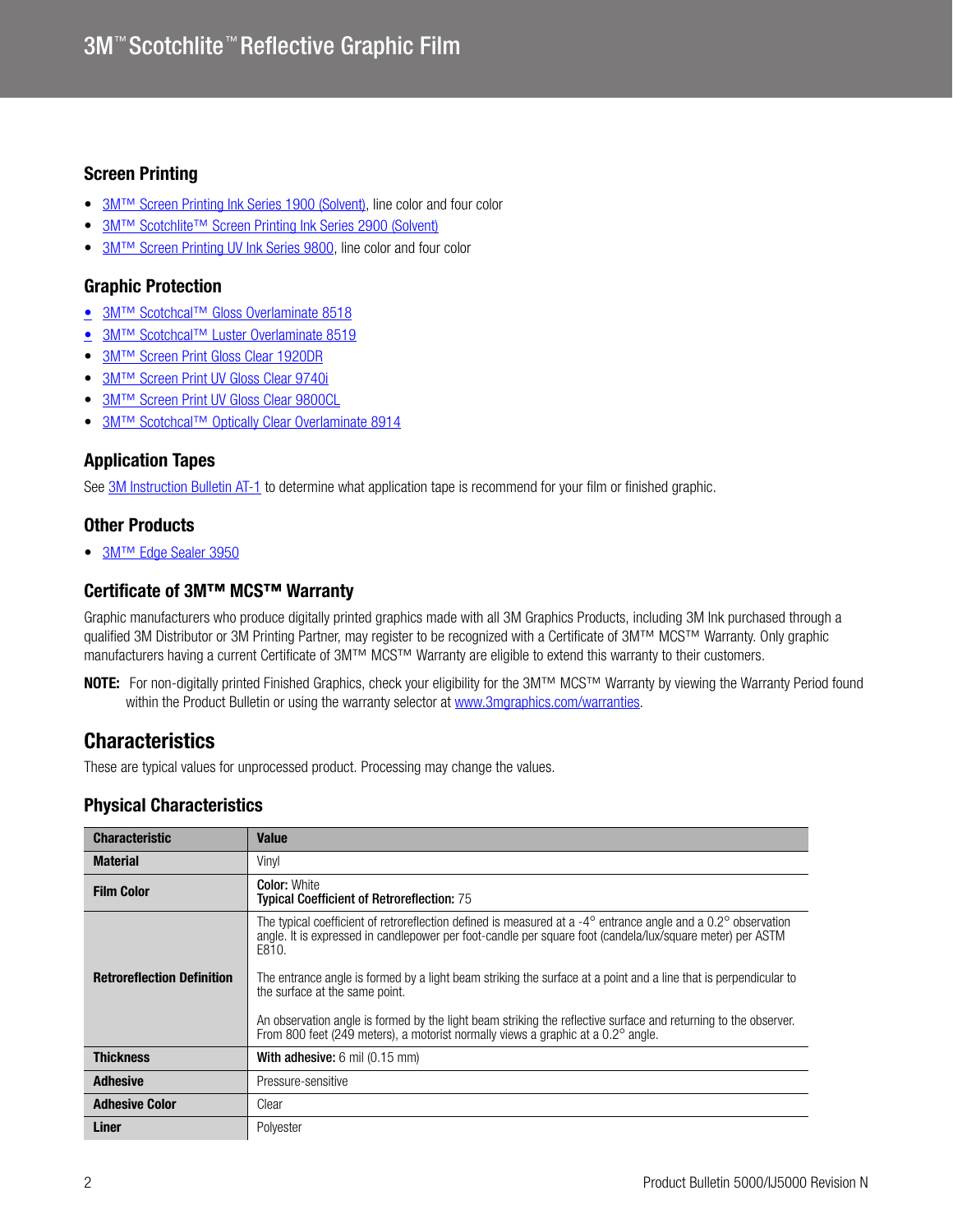| <b>Characteristic</b>                                     | <b>Value</b>                                                                                                                                                                  |
|-----------------------------------------------------------|-------------------------------------------------------------------------------------------------------------------------------------------------------------------------------|
| <b>Adhesion, Typical</b><br>24 hours after<br>application | <b>Aluminum</b> 4.8 pounds/inch (0.86 kg/cm)<br><b>FRP (Fiberglass Reinforced Plywood)</b> 3.7 pounds/inch (0.7 kg/cm)<br>Painted aluminum panels 2.6 pounds/inch (0.5 kg/cm) |
| <b>Safety Standards</b>                                   | See "Health and Safety" on page 6 for ASTM, NFPA® and AAR information                                                                                                         |
| <b>Chemical</b><br><b>Resistance</b>                      | Resists mild alkalis, mild acids, and salt<br>Excellent resistance to water (does not include immersion)                                                                      |
| <b>Flammability</b>                                       | Call 1-800-328-3908                                                                                                                                                           |

## Application Characteristics

| <b>Characteristic</b>                                        | <b>Value</b>                                                                                                                                                                                                                                                       |
|--------------------------------------------------------------|--------------------------------------------------------------------------------------------------------------------------------------------------------------------------------------------------------------------------------------------------------------------|
| <b>Finished Graphic Application</b><br><b>Recommendation</b> | <b>Surface type:</b> flat, without rivets, simple curves<br>Substrate type: aluminum, Fiberglass Reinforced Plastics (FRP), paint<br><b>Application method: Drv</b><br>Application temperature: air and substrate<br>• Flat without rivets: $50-100$ °F (10-38 °C) |
| <b>Temperature Range After</b><br><b>Application</b>         | -30 to +200 °F (-34 to +93 °C) (not for extended periods of time at the extremes)                                                                                                                                                                                  |

## Warranty Information

### Warranty Coverage Overview

The warranty coverage for eligible graphics is based on the user both reading and following all applicable and current 3M Graphics Product and Instruction Bulletins. The warranty period for eligible graphics is as stated in the 3M Graphics Warranties Matrices, found at [3Mgraphics.com/](http://solutions.3m.com/wps/portal/3M/en_US/Graphics/3Mgraphics/ToolsAndSupport/Warranties/) [warranties,](http://solutions.3m.com/wps/portal/3M/en_US/Graphics/3Mgraphics/ToolsAndSupport/Warranties/) at the time that the film was purchased. The warranty period may be reduced and stipulations may apply for certain constructions and applications, as covered in this Bulletin.

The warranties set forth in this Bulletin are made in lieu of all other express or implied warranties, including any implied warranty of merchantability, fitness for a particular purpose, or arising out of a course of dealing, custom, or usage of trade.

### 3M Basic Product Warranty

3M Graphics Products are warranted to be free of defects in materials and manufacture at the time of shipment and to meet the specifications stated in its applicable 3M Graphics Product Bulletin and as further set forth in the [3M Graphics Warranties Bulletin.](http://multimedia.3m.com/mws/media/1034875O/3mtm-graphics-warranty-bulletin.pdf?fn=Warranty%20Bulletin.pdf)

## Limited Remedy

The limited remedy applicable to each warranty is addressed in the 3M Graphics Warranties Bulletin found at [3MGraphics.com/warranties.](www.3mgraphics.com/warranties)

## Limitation of Liability

Except to the extent prohibited by law, 3M SHALL NOT UNDER ANY CIRCUMSTANCES BE LIABLE TO PURCHASER OR USER FOR ANY DIRECT (EXCEPT FOR THE LIMITED REMEDY PROVIDED HEREIN), INDIRECT, SPECIAL, INCIDENTAL, OR CONSEQUENTIAL DAMAGES (INCLUDING, BUT NOT LIMITED TO, LABOR, NON-3M MATERIAL CHARGES, LOSS OF PROFITS, REVENUE, BUSINESS, OPPORTUNITY, OR GOODWILL) RESULTING FROM OR IN ANY WAY RELATED TO 3M'S GRAPHICS PRODUCTS, SERVICES, OR THIS BULLETIN. This limitation of liability applies regardless of the legal or equitable theory under which such losses or damages are sought.

## Warranty Period Matrices - Inkjet

See the 3M Graphics Warranties Matrices at [3MGraphics.com/warranties,](http://solutions.3m.com/wps/portal/3M/en_US/Graphics/3Mgraphics/ToolsandSupport/Warranties/?WT.mc_id=www.3mgraphics.com/warranties) for vertical warranty period information specific to your film.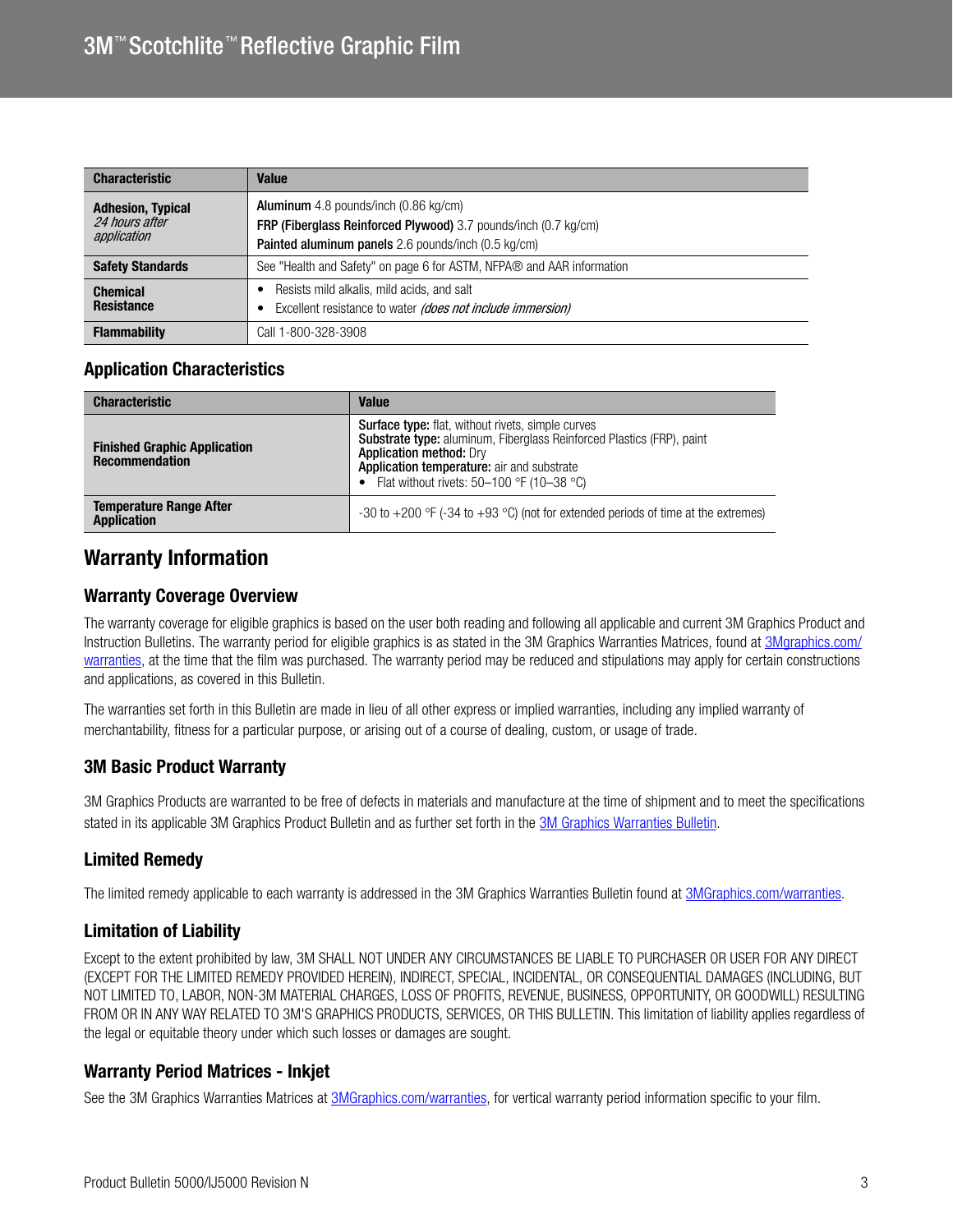### Warranty Period Matrices - Screen Print

Table A. Screen Print Warranty Period (in years) for Film Series 5000 Finished Graphics in a Standard U.S. Vertical Exposure (see 3M Graphics **[Warranties Bulletin](http://multimedia.3m.com/mws/media/1034875O/3mtm-graphics-warranty-bulletin.pdf) for Graphic Type Definitions).** 

| <b>Graphic Protection</b> | <b>Screen Print Solvent</b><br><b>Ink Series 2900</b> |            |         | <b>Screen Print Solvent</b><br><b>Ink Series 1900</b> |     |         | <b>Screen Print UV Ink</b><br>Series 9800 |     |      |
|---------------------------|-------------------------------------------------------|------------|---------|-------------------------------------------------------|-----|---------|-------------------------------------------|-----|------|
|                           | <b>VEH</b>                                            | <b>OUT</b> | $DEC^*$ | VEH                                                   | OUT | $DEC^*$ | <b>VEH</b>                                | OUT | DEC* |
| 8519                      |                                                       |            |         | 1.5                                                   | 1.5 | 1.5     | 1.5                                       | 1.5 | 1.5  |
| <b>1920DR</b>             | $.5\,$                                                | 1.5        | 1.5     | 1.5                                                   | 1.5 | 1.5     |                                           |     |      |
| 9740i                     | .5                                                    | ī.5        | 1.5     | 1.5                                                   | 1.5 | 1.5     | 1.5                                       | 1.5 | 1.5  |
| 9800CL                    |                                                       |            |         |                                                       |     |         | 1.5                                       | 1.5 | 1.5  |

\*DEC = Cut Letters and Decals

### Additional Limitations

See the 3M Graphics Warranties Bulletin at [3MGraphics.com/warranties,](http://solutions.3m.com/wps/portal/3M/en_US/Graphics/3Mgraphics/ToolsandSupport/Warranties/?WT.mc_id=www.3mgraphics.com/warranties) for terms, additional limitations of your warranty, if any, information on reduced warranties for different exposures, and limitations of liability.

## Factors that Affect Graphic Performance Life

The actual performance life of a graphic is affected by:

- the combinations of graphics materials used.
- complete ink drying or curing.
- selection, condition and preparation of the substrate.
- surface texture.
- application methods.
- angle and direction of sun exposure.
- environmental conditions.
- cleaning or maintenance methods.

# Graphics Manufacturing



Before using any equipment, always read the manufacturer's instructions for safe operation.

### Inkjet Printing

Always read and follow the ink manufacturer's written instructions on usage.

#### Total Ink Coverage

The maximum recommended total ink coverage for this film is:

• 250% is the maximum recommended total ink coverage for this film for all solvent, latex and UV inks.

Do not exceed the recommended total ink coverage for the ink series used on this product. Having too high a total physical ink amount on the product results in media characteristic changes, incomplete drying, overlaminate lifting, and/or poor graphic performance. For additional details about total ink coverage, refer to the 3M Product and Instruction Bulletin for 3M inks or the [3M Performance Guarantee Matrix](www.3mgraphics.com/warranties) for OEM inks.

#### (i) IMPORTANT NOTE

Be sure to check the consistency of color on reflective film as it may appear different in daytime and nighttime lighting.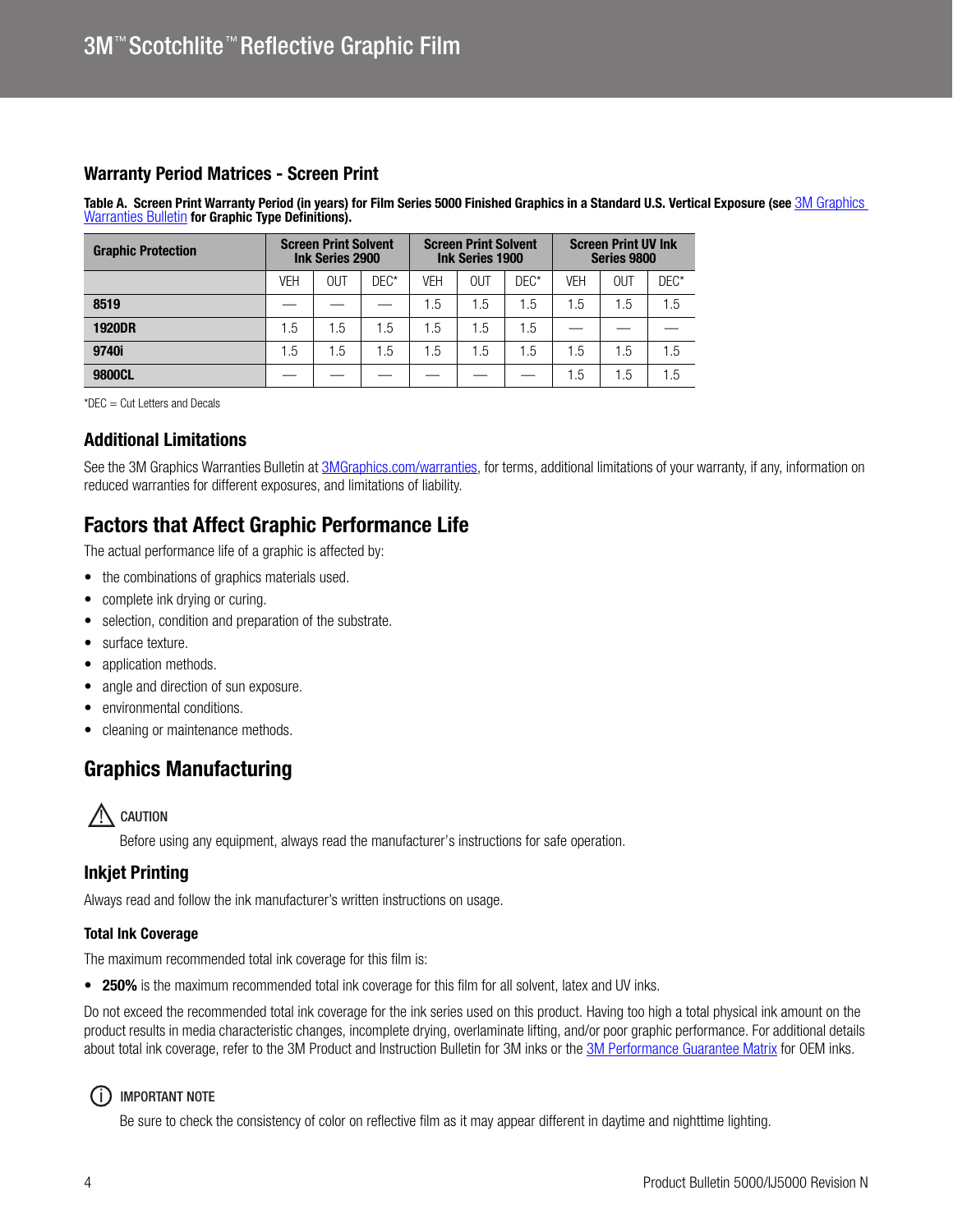#### Completely Dry Graphics

#### (i) IMPORTANT NOTE

Incomplete drying or curing can result in graphic failure including curling, increased shrinkage and adhesion failure, which are not covered under any 3M Graphic Warranty.

See the ink's 3M Product and Instruction Bulletin for more details.

### Screen Printing

Formulations and processing conditions can affect ink durability. Refer to the Product and Instruction Bulletins for your ink for limitations and proper usage.

- Solvent ink series 1900 and some colors in the UV ink series 9800 are opaque. Be aware that opaque ink can prevent the film from retroreflecting in the screen printed areas. Solvent inks series 2900 and the transparent colors from UV ink series 9800 are good choices when retroreflection is important in the screen printed areas.
- For graphics subjected to fuel vapors or occasional spills, use Solvent ink series 2900 and clear 1920DR.
- Oven dry the last color and the clear when using solvent-based inks on graphics needed for any corrugated application.

#### **Cutting**

See [3M Instruction Bulletin 4.1](http://multimedia.3m.com/mws/media/12586O/4-1-scoring-and-cutting.pdf) for Sheeting, Scoring and Film Cutting details.

#### Graphic Protection

Graphic protection may improve the appearance, performance and durability of the graphic. Click on the graphic protection options listed in Product Bulletin or see the **3M Graphics Market Product Catalog**, for more information.

#### Application Tapes

There are two types of application tapes. See [3M Instruction Bulletin AT-1](http://multimedia.3m.com/mws/media/1032943O/instruction-bulletin-at-1-application-tables.pdf) to determine what application tape is recommended for your film or finished graphic.

#### Premasking Tape

Increases stiffness during application while preventing stretching and damage. Use when little or no liner is exposed. See 3M Instruction Bulletin [4.3](http://multimedia.3m.com/mws/media/12587O/4-3-application-tapes-premasking-and-prespacing.pdf) for complete details.

#### Prespacing Tape

Holds cut and weeded letters or graphics in place during application and after removing the film liner, while preventing stretching and damage. Use when large amounts of liner are exposed. See **3M Instruction Bulletin 4.3** for complete details.

## Application and Installation

#### (i) IMPORTANT NOTE

This film is not recommended for use on low surface energy substrates such as some plastics, powder-coated paint, etc. The user must assume responsibility for testing and approving these substrates.

This film can be applied over other recommended 3M graphic systems. Graphics printed with clear 1920DR must be weathered for at least one year before applying this film over it. See **3M Instruction Bulletin 5.1** for details.

In addition to other 3M Bulletins specified in this document, the following Bulletins provide details that you may need to successfully apply a graphic.

- 3M Instruction Bulletin 5.4 Application, Fleet Trucks.
- [3M Instruction Bulletin 5.5](http://multimedia.3m.com/mws/media/9620O/5-5-application-dry-method.pdf) Application, General Procedures for Interior and Exterior Dry Application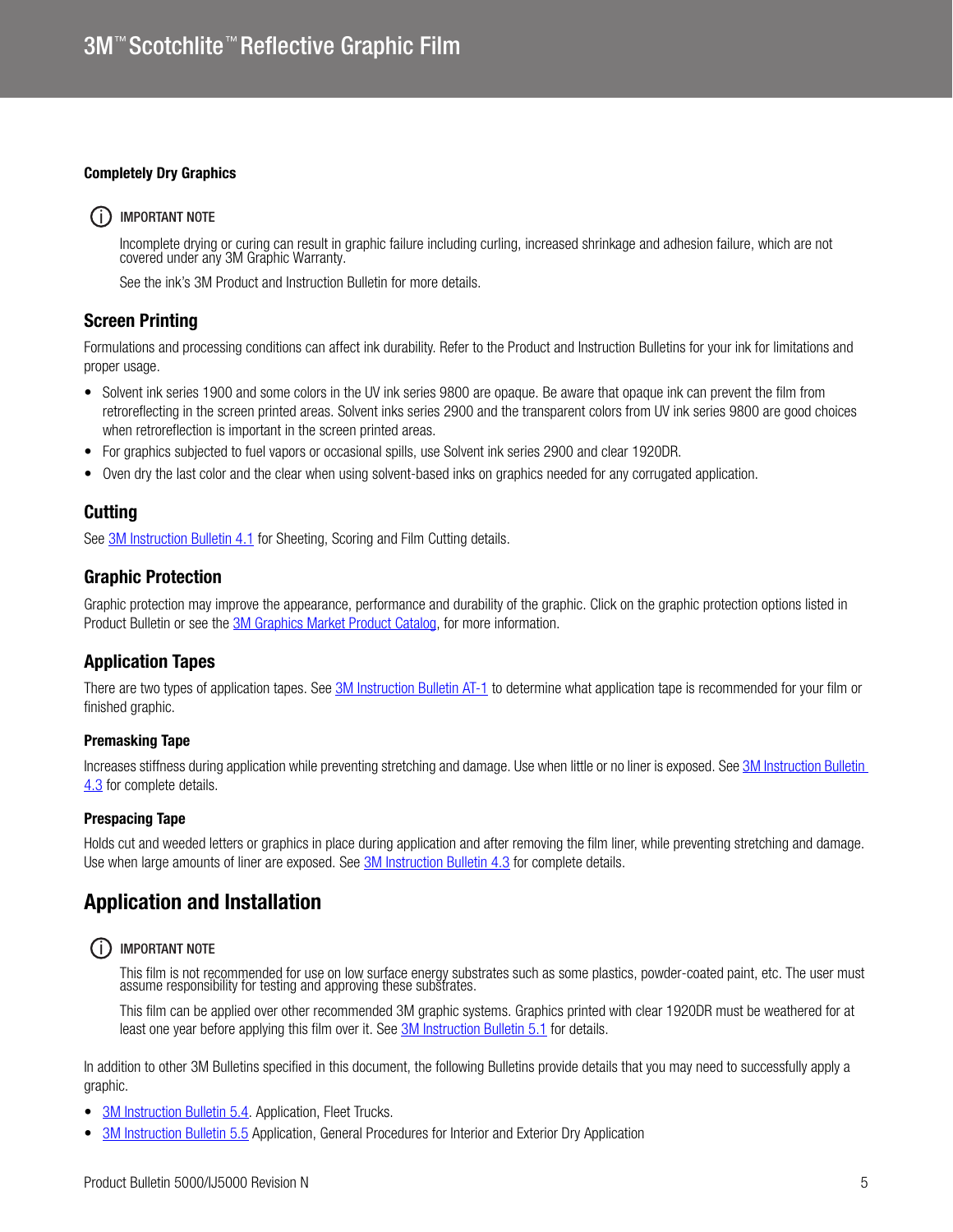### (i) IMPORTANT NOTE

UV inkjet inks may crack if too much heat is used during graphic application to complex curves and deep contours as well as around rivets. When using heat during application, make sure the film surface temperature does not exceed 212° F (100° C). For best results,<br>always do a test application of a printed graphic to determine how much heat can be used

### Pressure-sensitive Adhesive

This film has a pressure-sensitive adhesive. It bonds to the surface even with light pressure and cannot be repositioned.

## Maintenance and Cleaning

Use a cleaner designed for high-quality painted surfaces. The cleaner must be wet, non-abrasive, without solvents, and have a pH value between 3 and 11 (neither strongly acidic nor strongly alkaline). See [3M Instruction Bulletin 6.5](http://multimedia.3m.com/mws/media/12593O/6-5-storage-handling-maintenance-removal-of-films-sheetings.pdf) for details.

## Removal

This film uses a permanent adhesive. This film is not easily or cleanly removable. See [3M Instruction Bulletin 6.5](http://multimedia.3m.com/mws/media/12593O/6-5-storage-handling-maintenance-removal-of-films-sheetings.pdf) for details.

## Shelf Life, Storage and Shipping

#### Shelf Life

The shelf life is **never more than 3 years** from the date of manufacture on the original box.

If you process the film, the shelf life is changed to **1 year** from the processing date, but not later than the 3 year maximum from the manufacturing date.

#### Storage Conditions

- 40 $\degree$  to 100  $\degree$ F (4 $\degree$  to 38  $\degree$ C)
- Out of sunlight
- Clean, dry area
- Original container
- Bring the film to room temperature before use

#### Shipping Finished Graphics

Flat, or rolled printed side out on 6 inch (15 cm) or larger core. This helps prevent the application tape, if used, from popping off.

# Health and Safety

# $\sqrt{N}$  caution

When handling any chemical products, read the manufacturer's container labels and the Safety Data Sheets (SDS) for important health. safety and environmental information. To obtain SDS sheets for 3M products go to [3M.com/SDS,](http://www.3m.com/SDS) or by mail or in case of an emergency,<br>call 1-800-364-3577 or 1-651-737-6501.

When using any equipment, always follow the manufacturer's instructions for safe operation.

## Bulletin Change Summary

For the most current 3M Technical Information available to successfully use this product, please view this Bulletin electronically and click on the blue underlined links to view the relevant documents. Please read the entire Bulletin thoroughly.

#### Release S OCT-2015:

• Removed "Standards" section as it is not needed.